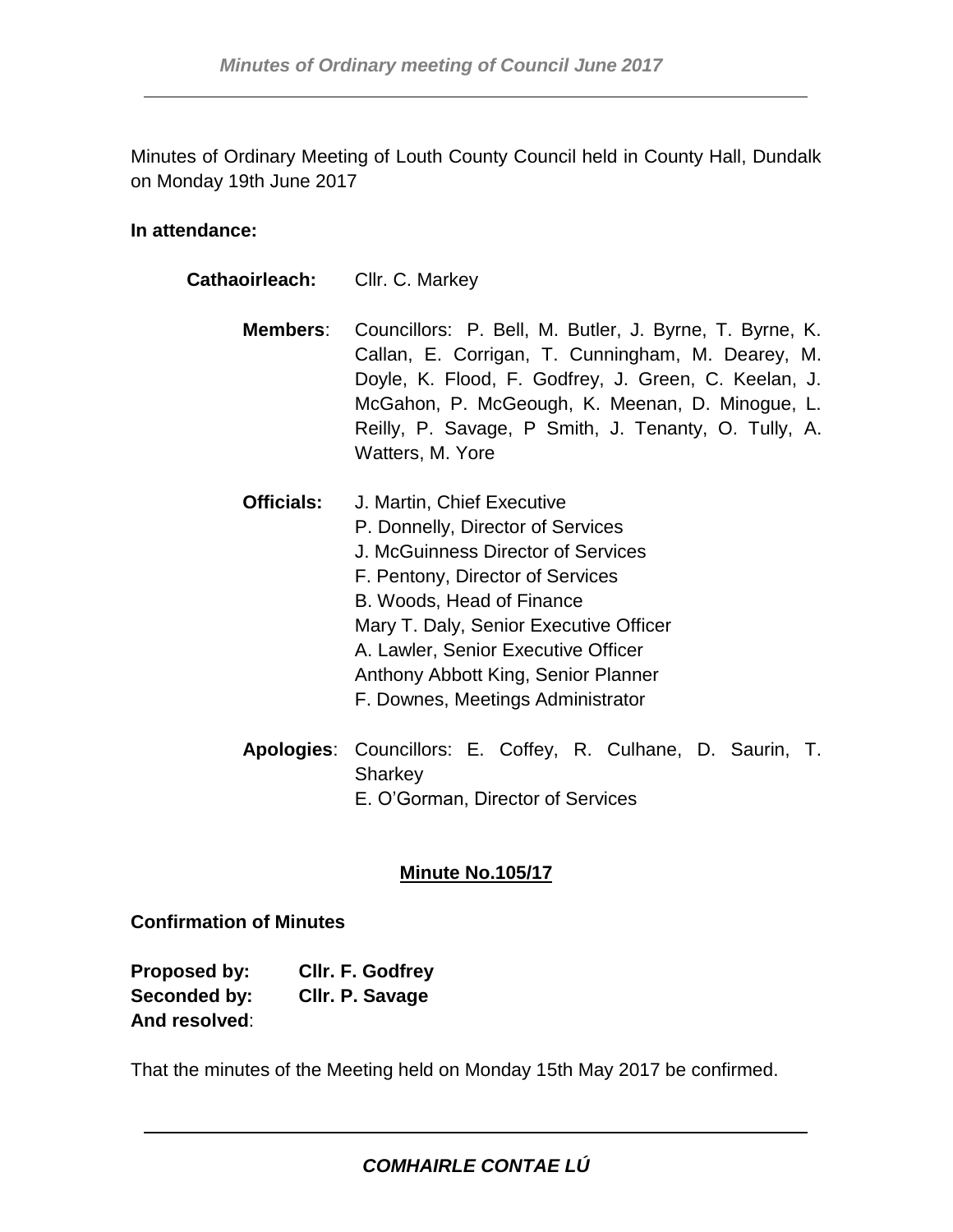# **Minute No.106/17**

## **Matters arising**

Joe McGuinness, Director of Services advised that anybody can make submissions to the Homeless Fora Meetings.

## **Minute No.107/17**

## **Minutes for noting**

The following minutes were noted by the members.

Corporate Policy Group 5<sup>th</sup> May 2017 Borough District of Drogheda 8th May 2017 & Special Meeting 17<sup>th</sup> May 2017 Municipal District of Dundalk 2<sup>nd</sup> May 2017 Municipal District of Ardee 4th May 2017 Nth East Regional Homeless Forum 29<sup>th</sup> November 2016 & 28<sup>th</sup> February 2017 Local Community Development Committee (LCDC) 10<sup>th</sup> April 2017

# **Minute No.108/17**

## **Monthly Management Report**

Members considered the Management Report dated 31<sup>st</sup> May 2017. Queries in regard to the report were addressed by the Chief Executive, Members of the Management Team, and Senior Staff.

- The Chief Executive outlined the following:
	- $\circ$  Peace IV Programme the letter of offer is still at draft stage. Once finalised projects can be agreed.
	- $\circ$  Water Framework Directive she will ask E. O'Gorman for more detail when she is back in the office.
	- $\circ$  The Fleadh Cheoil will be a huge benefit to the county will put Drogheda and the county on the map. The financial benefits will go mainly to the hospitality sector and business sector.
	- $\circ$  The potential of the Port and new pier will benefit the town going forward. Congratulation to Mary T Daly and all those involved.
	- o The landscaping at Lawrence's gate hasn't been finalised. It will be brought to the Borough District.
	- o Louth's position re arrears has improved substantially in the past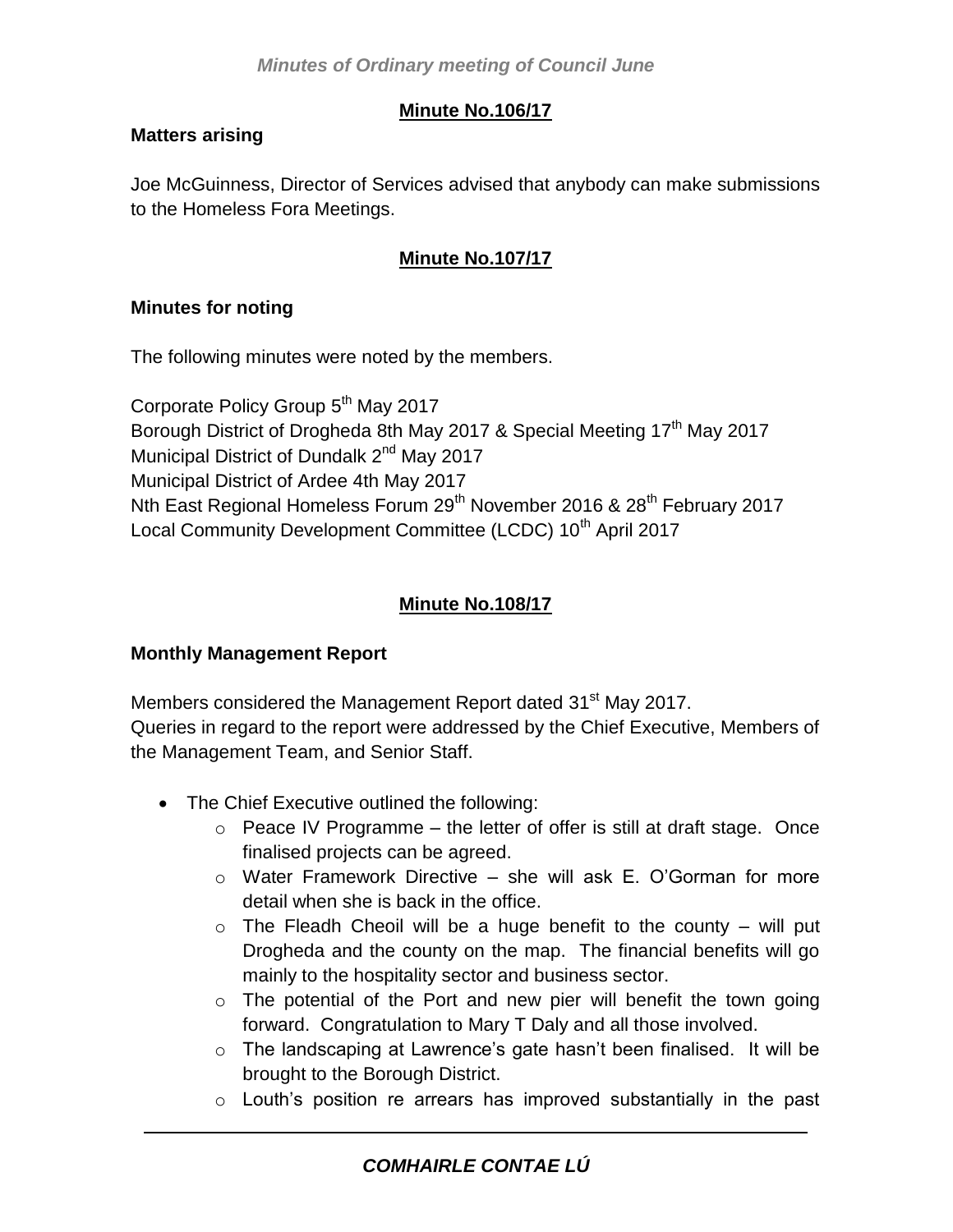*Minutes of Ordinary meeting of Council June* 

three years. It's a balancing act as people who fail to notify council of change in circumstance suffer increased rents and arrears. Louth is fully on top of arrears across a number of income areas.

- J McGuinness confirmed that:
	- $\circ$  he is quite satisfied that allocations are made in accordance with the scheme. Cllrs. to make contact re any concerns they may have re same. The Chief Executive advised that the internal audit work programme has been agreed and that a lot of work has been done on policy and procedures in housing. The implementation of policy and procedures was subsequently reviewed and the internal auditors were happy with same.
	- o the figure for refusal rate were pre Choice Based Letting
	- $\circ$  there is a very good tenant payment culture and the average weekly rent is €58.50.
	- $\circ$  he would bring back report outlining the percentage of rent arrears that relate to those who were wrongly assessed.
	- $\circ$  there has been an unanticipated number of applications for Disability Adaptation Grants. He is happy to make a submission to the Dept for additional funding but advised that Louth County Council must provide 20% match funding.
- P. Donnelly advised that
	- o staff are aware of the litter hot spots but would welcome the Cllrs. to submit a list of areas of concern to the SEO in Operations. The council is open to various methods of surveillance but that the overt CCTV have been stolen in the past.
	- o work is to commence on the toilets in Qyles Quay next week.
	- o anti social behavior in public toilets in Carlingford has led to unexpected maintenance costs.
	- o all queries must be addressed to Irish Water as the responsibility for same is no longer with the council.
- Mary T Daly advised that the cost of entrance to the Maritime Festival is low compared to other events throughout the country. The council has no power over the site and has to charge an entrance fee as the infrastructural costs are substantial. It was a huge success with no complaints re entrance fees.
- F. Pentony agreed to provide information on the National Rural Broadband Scheme.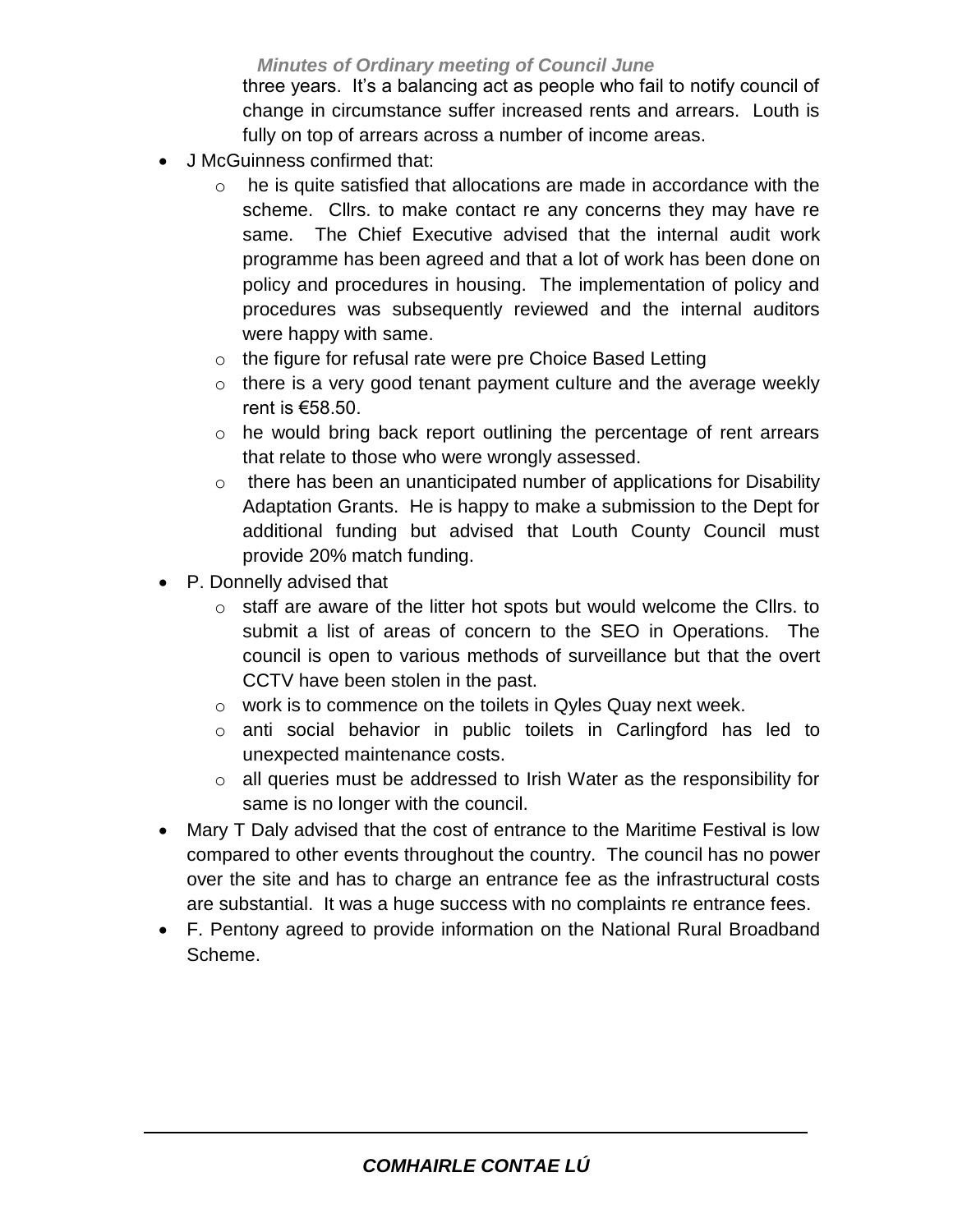# **Minute No.109/17**

## **Votes of Sympathy**

Votes of sympathy were extended to:

- To the Family and Friends of Paddy Doyle who died in Canada.
- To the Family and Friends of Willy Duffy, chairman of Dundalk Tidy Towns Committee and long term member of Louth Tidy Towns.
- To the Family and Friends of all the victims of the recent terrorist attacks.
- To the Family and Friends of / and Victims of the fire in London. Cllr. M. Dearey proposed writing to the Mayor of London to express our sorrow and this was seconded by Cllr. M. Doyle.

# **Minute No.110/17**

Appointment of Chair of the Planning and Environment Strategic Policy Committee in accordance with Section 48 of the Local Government Act, 2001.

**Proposed by Cllr. J. McGahon Seconded by Cllr. D. Minogue And resolved**

# **Cllr. M. Doyle for the position of Chair**

P. Donnelly explained the voting arrangement that was agreed at meeting on  $6<sup>th</sup>$ June 2014 – the scheme was adopted in 2014 and the grouping remains in place. The Sínn Fein members opted to be part of a grouping and the Chair designated to Cllr. I. Munster is now Cllr. J. Byrne's Chair. How chairs become vacant is not an issue

# **Minute No.111/17**

Appointment of Chair of the Infrastructure, European and Cross Border Affairs Strategic Policy Committee in accordance with Section 48 of the Local Government Act, 2001

**Proposed by Cllr. C. Keelan Seconded by Cllr. L. Reilly And resolved**

**Cllr. E. Coffey for the position of Chair**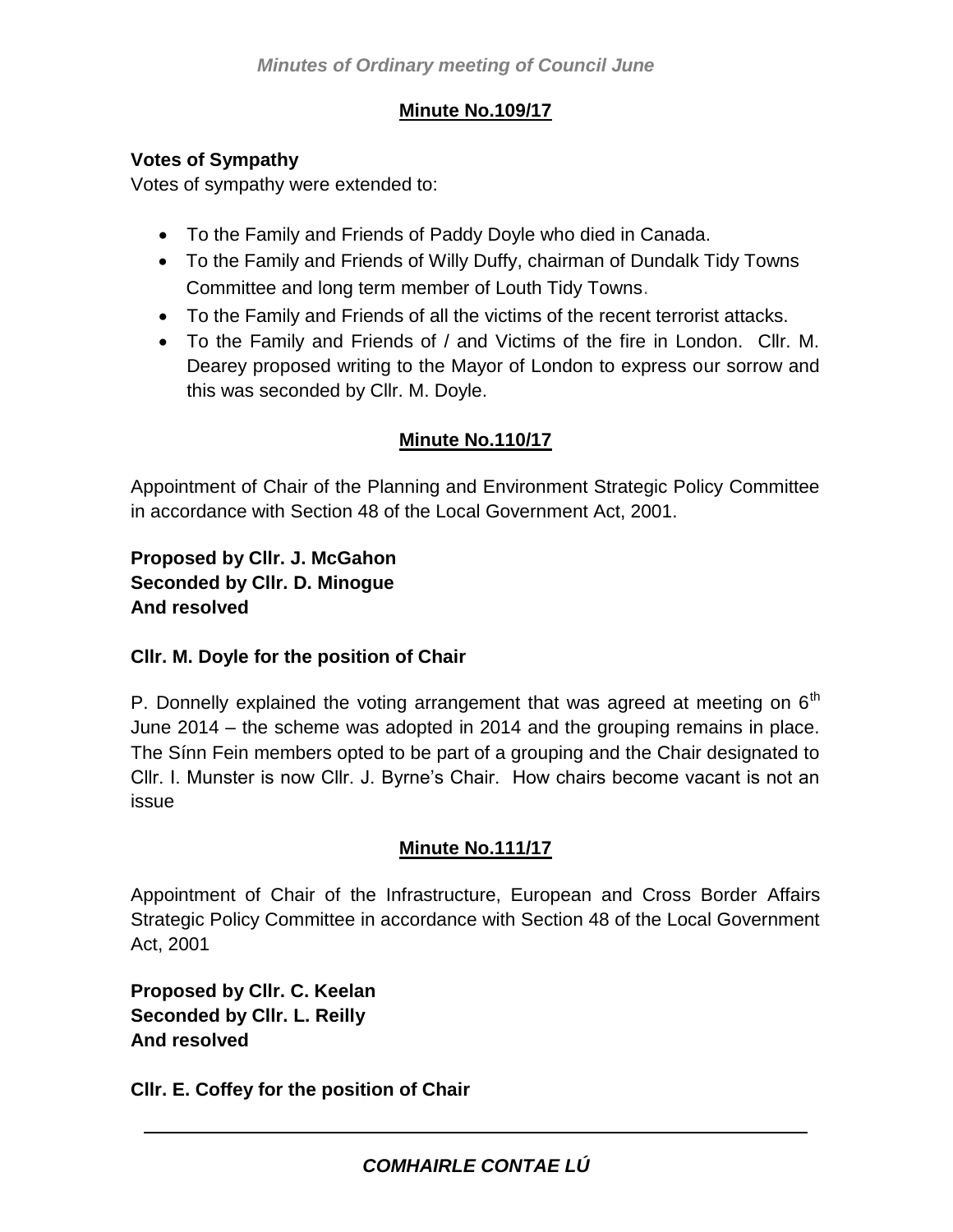## **Minute No.112/17**

**Arts Act Grants - Round 1**

**Proposed by: Cllr. F. Godfrey Seconded by: Cllr. P. Savage And Resolved:**

To approve the granting of Round 1 Arts Act Grants.

F. Pentony advised Members that the arts grants will be advertised around September / October and that Members should promote same in order to have a better distribution of grant monies across the county. Round 1 - 15 applications for Dundalk, 1 for Ardee and 4 for Drogheda.

## **Minute No.113/17**

### **Presentation of Report on Draft Allocation Scheme for Housing**

J McGuinness advised that the new scheme is more detailed. It deals with issues such as:

- Process for transfers previous scheme was 'light'.
- Reservation of dwellings different percentages of allocations given to different categories such as elderly, homeless persons, Travellers, etc.
- How the Choice Based Letting (CBL) Scheme works.
- Successions no two applications are the same  $-$  you must be on the housing list, lived in the house for two years and subsequently paying rent for two years.

The Members were delighted to see this scheme on the agenda. The members on the SPC were commended for their hard work and level of input into scheme.

| Proposed by:         | CIIr. J. Byrne  |
|----------------------|-----------------|
| Seconded by:         | Cllr. M. Dearey |
| <b>And Resolved:</b> |                 |

To approve the Allocation Scheme for Housing.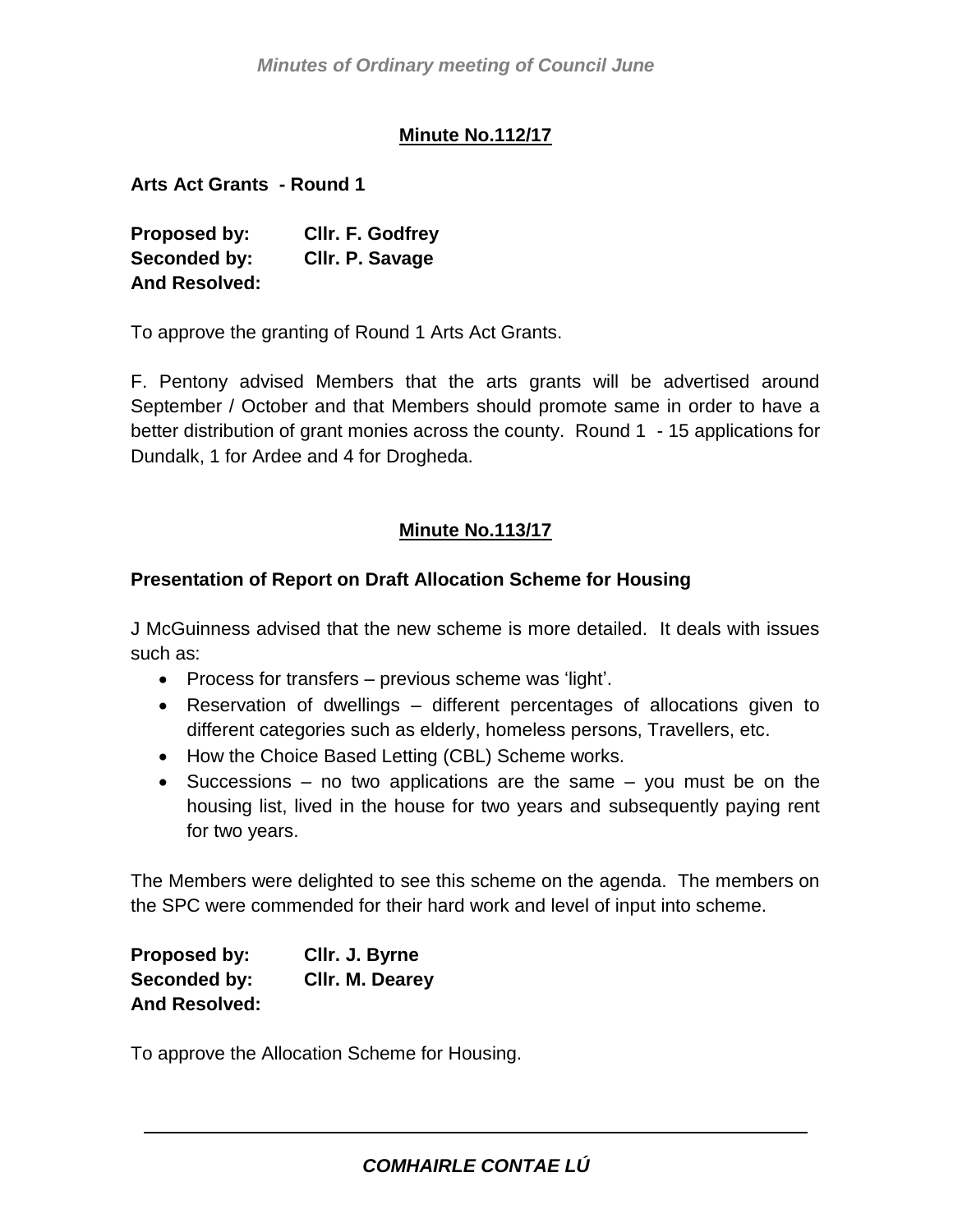### **Minute No. 114/17**

# **Sector Policing Initiative – A briefing by Chief Superintendent Sean Ward, Louth Division, An Garda Siochana**

Due to other commitments of Chief Superintendent Sean Ward the briefing has been cancelled and will be rescheduled at a future date.

### **Minute No. 115/17**

#### **Allocation of Members Community Grants**

| Proposed by:  | CIIr. M. Yore    |
|---------------|------------------|
| Seconded by:  | Cllr. F. Godfrey |
| And resolved: |                  |

To approve Members Community Grant Allocations (No. 25) as listed on the report circulated with the agenda

#### **Minute No.116/17**

#### **Conferences and Events**

| Proposed by:  | <b>CIIr. F. Godfrey</b> |
|---------------|-------------------------|
| Seconded by:  | Cllr. O. Tully          |
| And resolved: |                         |

To approve members attendance of members recorded in the Conference & Events Register at such Conferences and Events listed within the agenda.

#### **Minute No. 117/17**

#### **Notice of Motion**

| Proposed by: | Cllr. M. Dearey |
|--------------|-----------------|
| Seconded by: | CIIr. M. Butler |

That Louth County Council calls on the National Parks and Wildlife Service to appoint a County Ranger for Louth as a matter of urgency.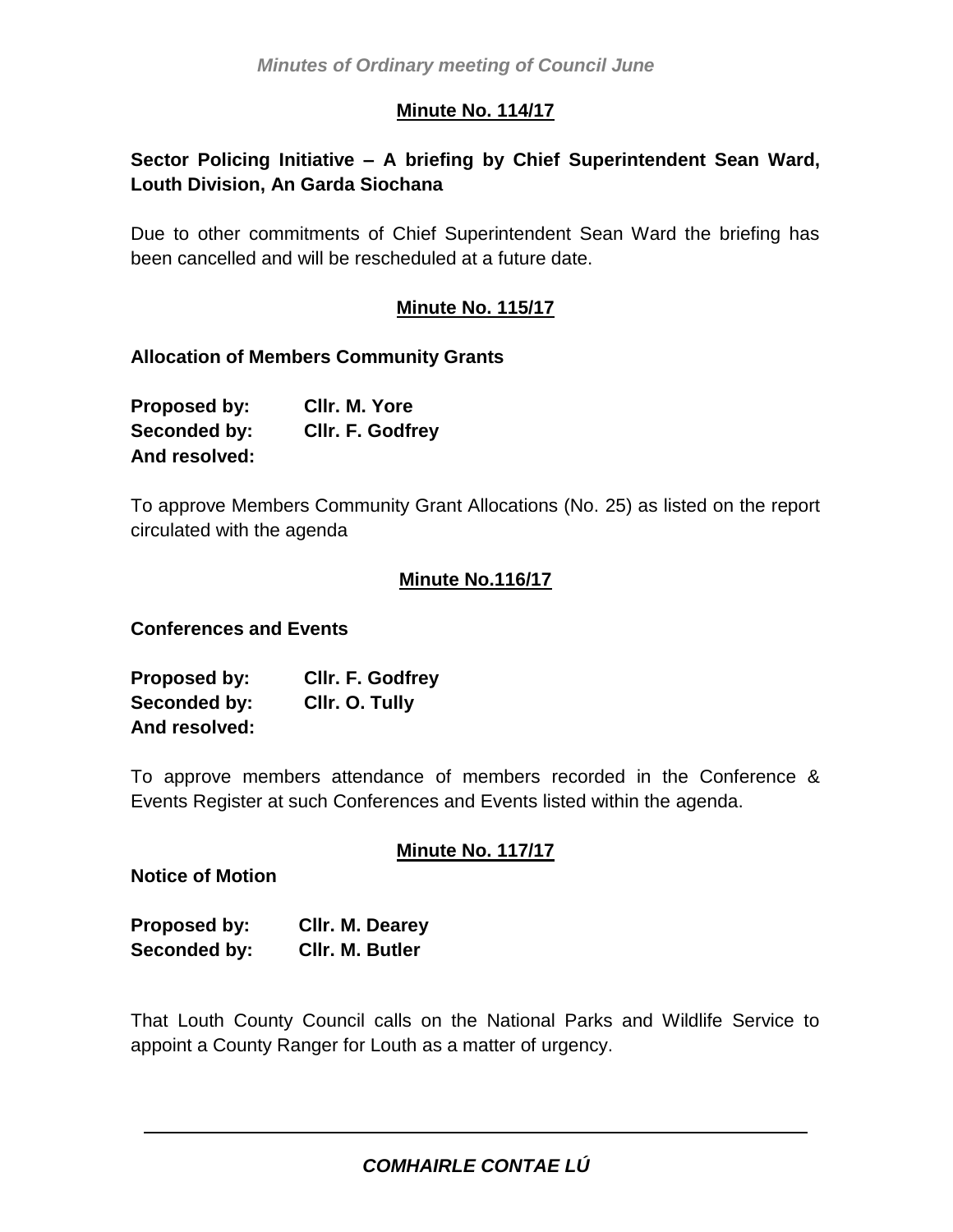**Reply:** *2016*

**The members agreed to write to the National Parks and Wildlife Services to express their wish to have this appointment considered.**

# **Minute No. 118/17**

**Item ID 2324 Notice of Motion submitted by E. Coffey postponed**

## **Minute No. 119/17**

**Notice of Motion**

| Proposed by: | <b>CIIr. A. Watters</b> |
|--------------|-------------------------|
| Seconded by: | Cllr. J. Byrne          |

"In light of recent events in Palestine, where there is currently 1,500 prisoners on Hunger Strike, I call on Louth County Council to show our solidarity with them and fly the Palestine Flag at County Hall for one month".

### **Reply:**

#### **This is a matter for the members**

Cllr. Watters happy to withdraw his notice of motion as the hunger strike has ceased.

## **Minute No.120/17**

**Item ID 2326 Notice of Motion submitted by T. Sharkey postponed**

## **Minute No. 121/17**

**Notice of Motion**

**Proposed by: Cllr. F. Godfrey Seconded by: Cllr. T. Byrne**

That Louth County Council provides a list of the historic artifacts they have in their possession, including in the museums and galleries in Drogheda, as well as items relating to Drogheda in the Council's own strongroom. This list of artifacts should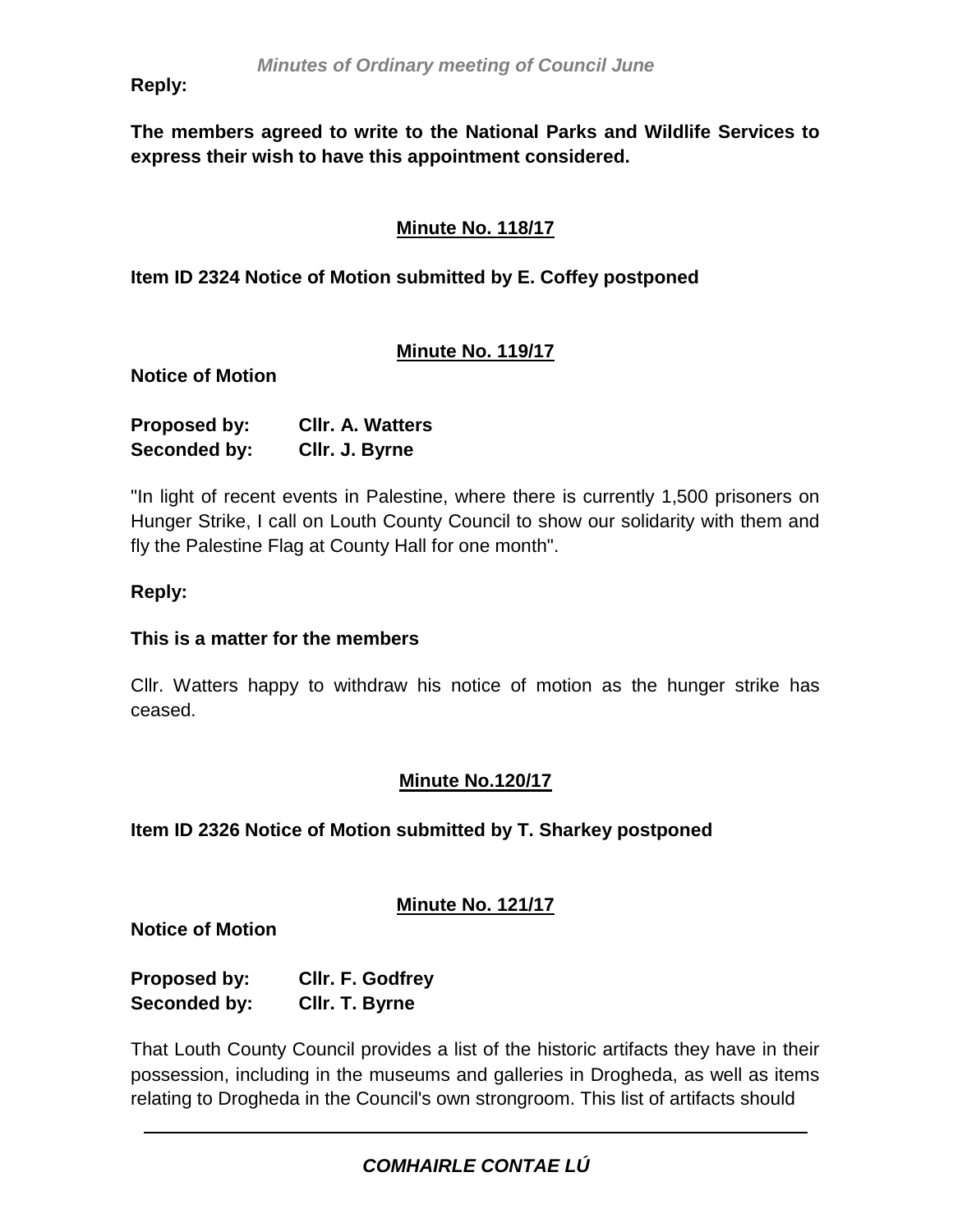include objects, books, coins, documents, deeds, trophies, etc. I am calling for an Open Day where these would be put on display for the public to view at Highlanes **Gallerv** 

## **Reply:**

**The County Museum, Dundalk is the Council's sole artefact-collecting institution. Under the auspices of the National Monuments Act it is deemed as having 'Designated' status. As such the Museum is the only venue in the county which can borrow, collect, store and display items from the National Collection. As part of its service the Museum displays items from its collection via permanent and temporary exhibition. In maintaining such exhibits interpretations may be bolstered through the updating and rotating of artefacts.**

**Items are collected by the Museum through a variety of stakeholders (donors, lenders and vendors); these may be institutional, individual or indeed, familial. Each interaction may be bound by a variety of different agreements including privacy, time-delay for use or other conditions. It is for this reason, allied to the obvious security concerns that exist, that it is not be advisable to publish a list of items in our possession.**

The Chief Executive advised that works on the upstairs in the Tholsel is on the agenda and the intention is to have a Drogheda exhibition.

She also advised that she would ask the County Archivist for a list of artifacts in the County.

## **Minute No. 122/17**

**Notice of Motion**

| <b>Proposed by:</b> | <b>CIIr. D. Minogue</b> |
|---------------------|-------------------------|
| Seconded by:        | CIIr. M. Yore           |

Proposal to include a variation to the Louth County Council Development plan for :-

- the inclusion of an objective to ensure that wind energy developments do not adversly impact upon the existing residential amenities of residential properties, and other centres of human habitation (centre of human habitation to include schools, hospitals, churches, residential buildings or buildings used for public assembly) and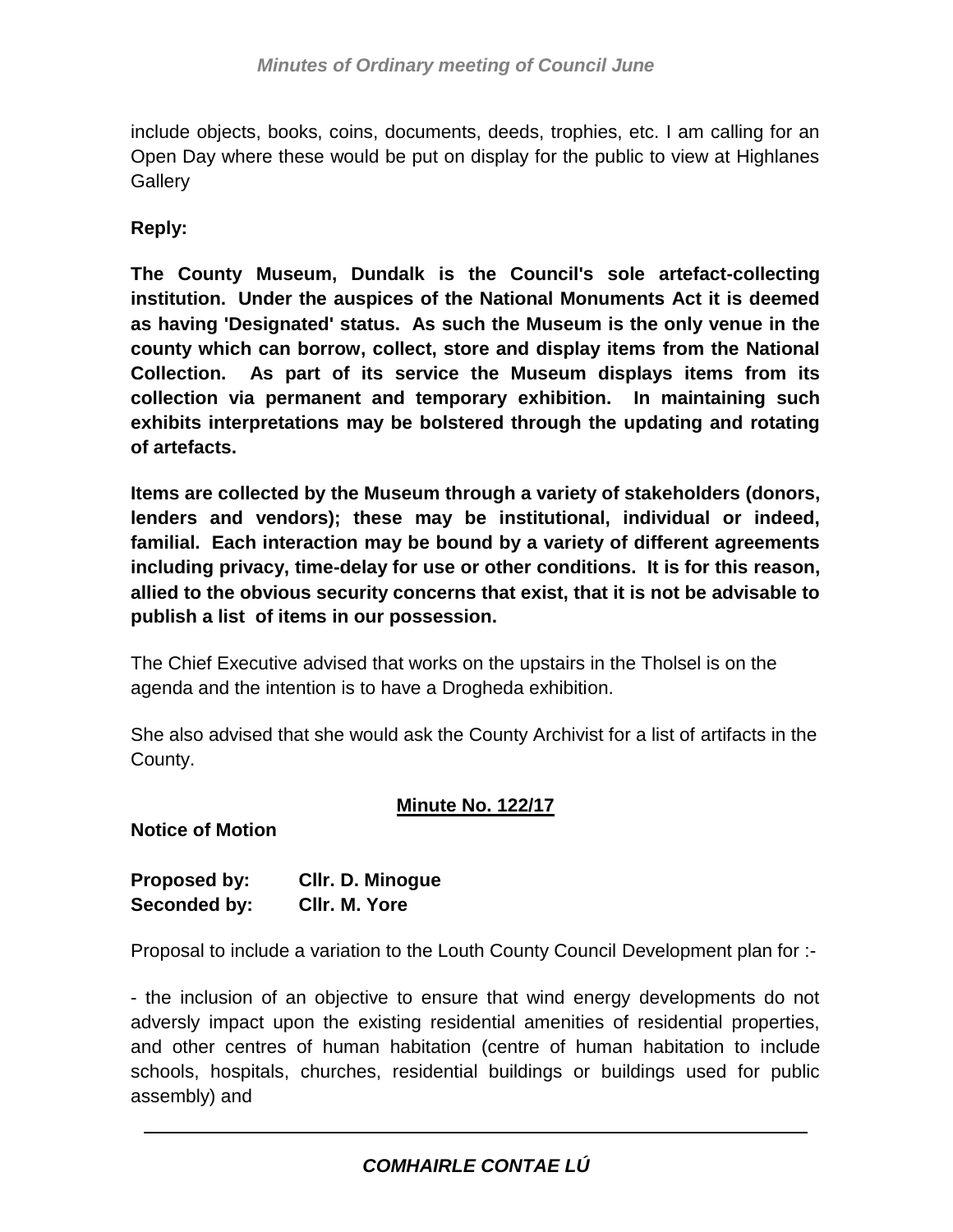-the establishment of a setback distance of 10 times the tip height of proposed turbines from residential properties and other centres of human habitation.

## **Reply:**

**The situation has not changed since December 2016.**

**The Dept of the Environment, Community and Local Government issued a Circular Letter PL20-13 to all Planning Authorities stating that a number of policy initiatives were under review including:**

- **Focused Review of the wind energy development guidelines**
- **Renewable energy export policy and development framework**

**In this regard the DECLG advised that the preparation or variation of local authority development plans must take account of all relevant and up to date national policies. Local Authorities should defer amending the existing development plan policies and should operate existing policies until the completion of this review process or as otherwise advised by the DECLG.**

**On the proposal of the Cllr. T. Cunningham, seconded by Cllr. K. Flood, a vote was taken on whether the notice of motion should be amended as below:**

'Proposal to include a variation to the Louth County Council Development plan for :-

- the inclusion of an objective to ensure that wind energy developments do not adversly impact upon the existing residential amenities of residential properties, and other centres of human habitation (centre of human habitation to include schools, hospitals, churches, residential buildings or buildings used for public assembly) and

-the establishment of a setback distance of 10 times the tip height of proposed turbines, which have a height of greater than 25 metres, from residential properties and other centres of human habitation'.

There followed a roll call vote to make the amendment, the result of which is as follows:

**For:** Cllrs: T. Byrne, Corrigan, Cunningham, Flood, Green, Keelan, McGeough, Meenan, Tenanty and Watters. **Total ten (10) Against:** Cllrs: Butler, Dearey, Doyle, Godfrey, Markey, McGahon, Minogue, Reilly, Savage, Tully and Yore. **Total eleven (11)**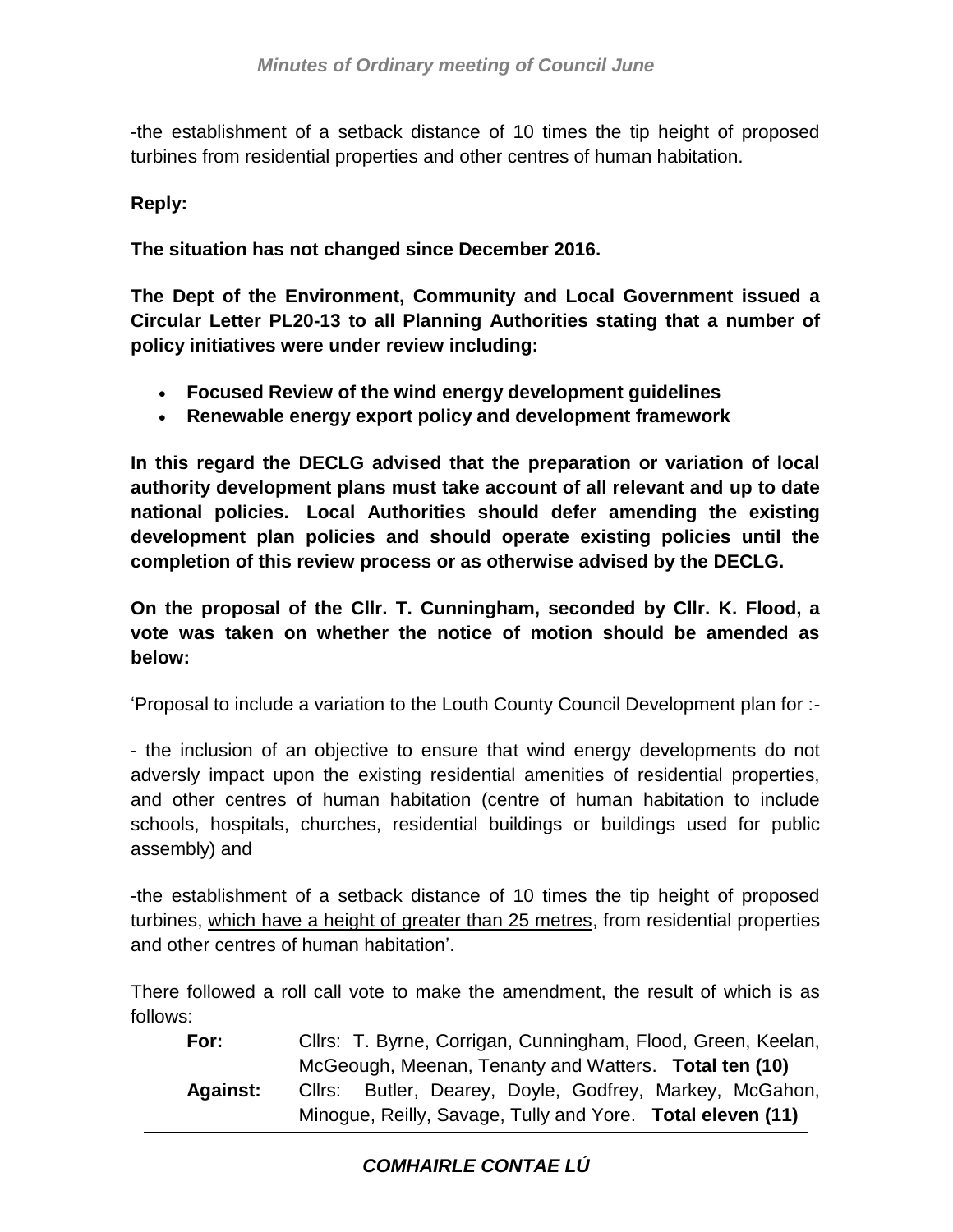**Absent:** Cllrs: Bell, J. Byrne, Callan,Coffey, Culhane, Saurin, Sharkey and Smith. **Total eight (8) Abstain:** None **(0)**

There followed a roll call vote to retain the original notice of motion, the result of which is as follows:

| For:            | Cllrs: J. Byrne, T. Byrne, Corrigan, Cunningham, Doyle, Flood, |  |
|-----------------|----------------------------------------------------------------|--|
|                 | Godfrey, Keelan, Markey, McGahon, McGeough, Meenan,            |  |
|                 | Minogue, Reilly, Savage, Tenanty Tully and Yore. Total         |  |
|                 | eighteen (18)                                                  |  |
| <b>Against:</b> | Cllrs: Butler and Dearey. Total two (2)                        |  |
| Absent:         | Cllrs: Bell, Callan, Coffey, Culhane, Green, Saurin, Sharkey,  |  |
|                 | Smith and Watters. Total nine (9)                              |  |
| <b>Abstain:</b> | None $(0)$                                                     |  |

### **Outcome: The original motion stands.**

The Chief Executive advised that she can't act in contravention of a Circular that is currently in place. She will bring the notice of motion to the Department for information and keep the members informed when the Departmental review is complete.

## **Minute No. 123/17**

## **Item ID 2330 Notice of Motion submitted by T. Sharkey postponed**

## **Minute No. 124/17**

**Notice of Motion**

| Proposed by: | Cllr. M. Doyle   |
|--------------|------------------|
| Seconded by: | CIIr. J. McGahon |

That Louth County Council take cognisance of the strength of feeling in Blackrock and devise an achievable plan for providing footpath infrastructure along the Rock Road and both ends of the Old Golf Links Road. I ask that this plan then be costed and the necessary funding provided for in the annual budget for 2018.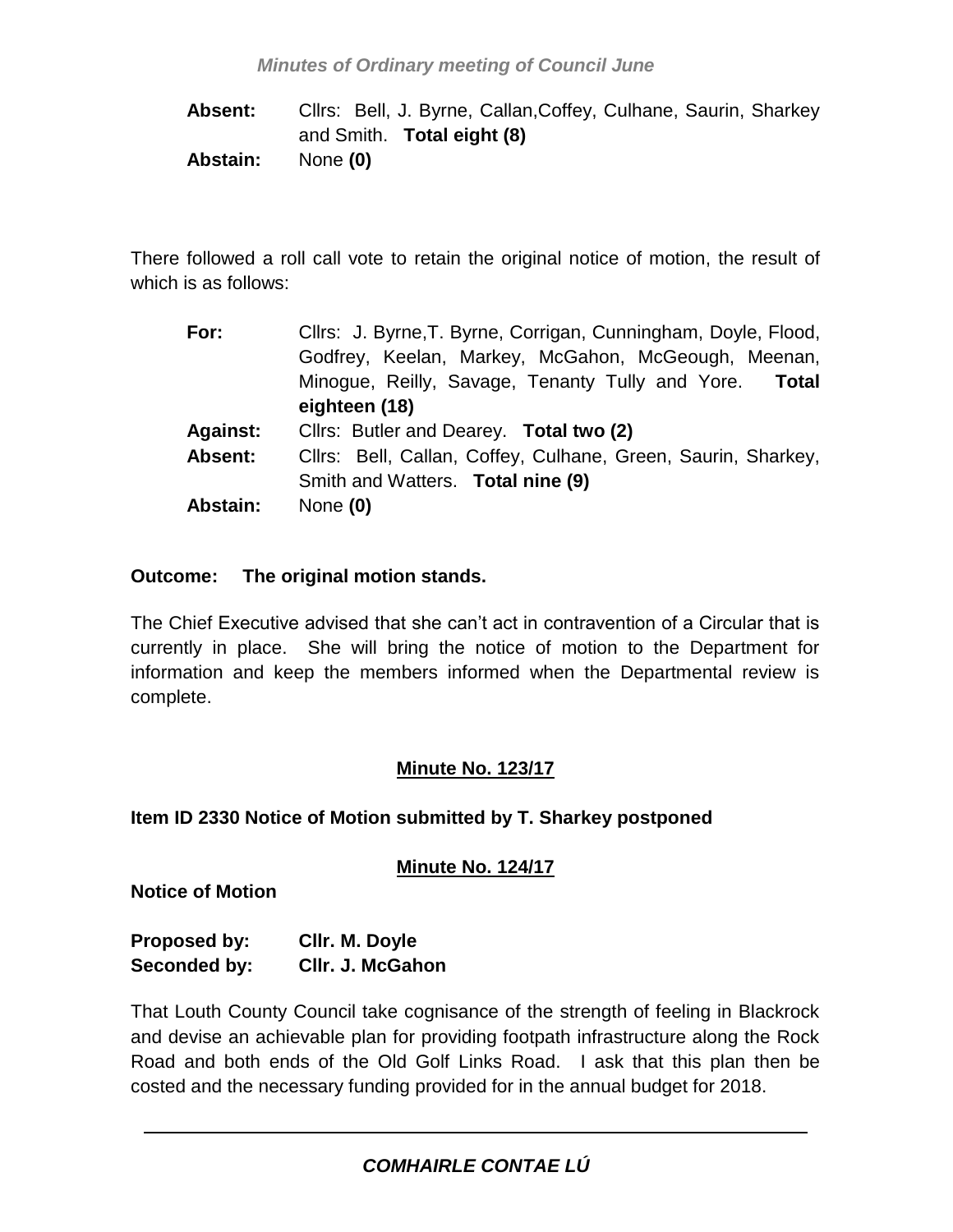# **Reply:**

**' A scheme to upgrade the road and footpaths in this area received Part 8 Planning permission a number of years ago but the scheme has not proceeded due to funding constraints. The Council will conduct a survey to establish the feasibility of improving footpath provision here for consideration in the 2018 roadwork's programme.**'

The Chief Executive advised that it will be reviewed again ahead of 2018 budget and stated that this was not a small project and would require a large amount of monies.

### **Minute No.125/17**

#### **Notice of Motion**

| Proposed by: | Cllr. K. Flood |
|--------------|----------------|
| Seconded by: | CIIr. J. Byrne |

'Louth County Council calls on the Minister for Health, Simon Harris TD, to introduce legislation that will legalise the use of medicinal Cannabis in the treatment of patients with specified medical conditions which have failed to respond to all other previous treatments.'

#### **Reply:**

**The members agreed to write to the Minister for Health in this regard.**

## **Minute No.126/17**

**Notice of Motion**

| <b>Proposed by:</b> | Cllr. P. Savage         |
|---------------------|-------------------------|
| Seconded by:        | <b>CIIr. J. McGahon</b> |

I propose the deletion from the record of Protected Structures – The dilapidated detached two-bay single –storey former gate lodge built c 1850 and now in private ownership. The owner who is well versed in architectural restoration, recognizes the age etc of this building but cannot afford to carry out repairs demanded by 'listed building status' and the financial assistance available even if one was to be successful in an application is minimal and does not at all reflect even ten per cent of restoration costs.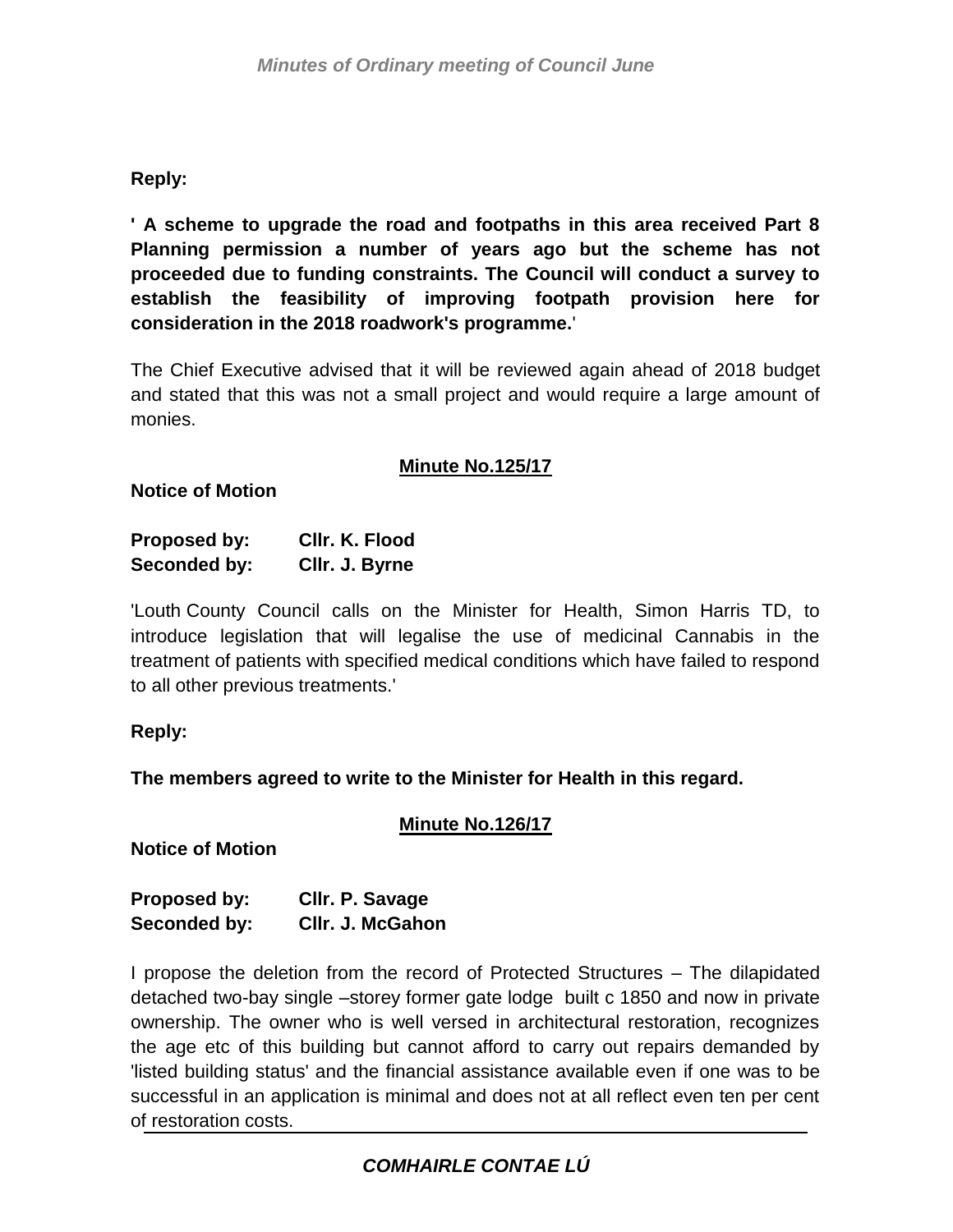The building is referenced in the Development Plan as Lhs004-006D- Anaverna Gate Lodge.

### **Reply:**

**The procedure that allows the Planning Authority to propose a deletion from its Record of Protected Structures at a time other than in the course of making the development plan is done through Section 55 (Planning and Development Act 2000 (as amended)).** 

**Simply, the steps involved are as follows:**

- **Serve notice on owner & occupier notice of deletion including particulars**
- **Send particulars to Minister & others**
- **Publish notice in paper circulating in functional area**

**The notice states:**

- **Particulars of deletion can be inspected at specified place, for not less than 6 weeks**
- **Any person can make written submission which will be taken into consideration**
- **Whether the deletion was recommended by Minister**
- **If recommended by Minister, submissions will be forwarded to same for observation**

**Before making deletion the PA shall:**

- **Consider submissions received**
- **Have regard to observation by Minister concerning submissions received**
- **Within 12 weeks after end of 6 week inspection period PA decide if deletion should be made**
- **Within 2 weeks after making deletion the PA serve on the owner & occupier notice of deletion including particulars.**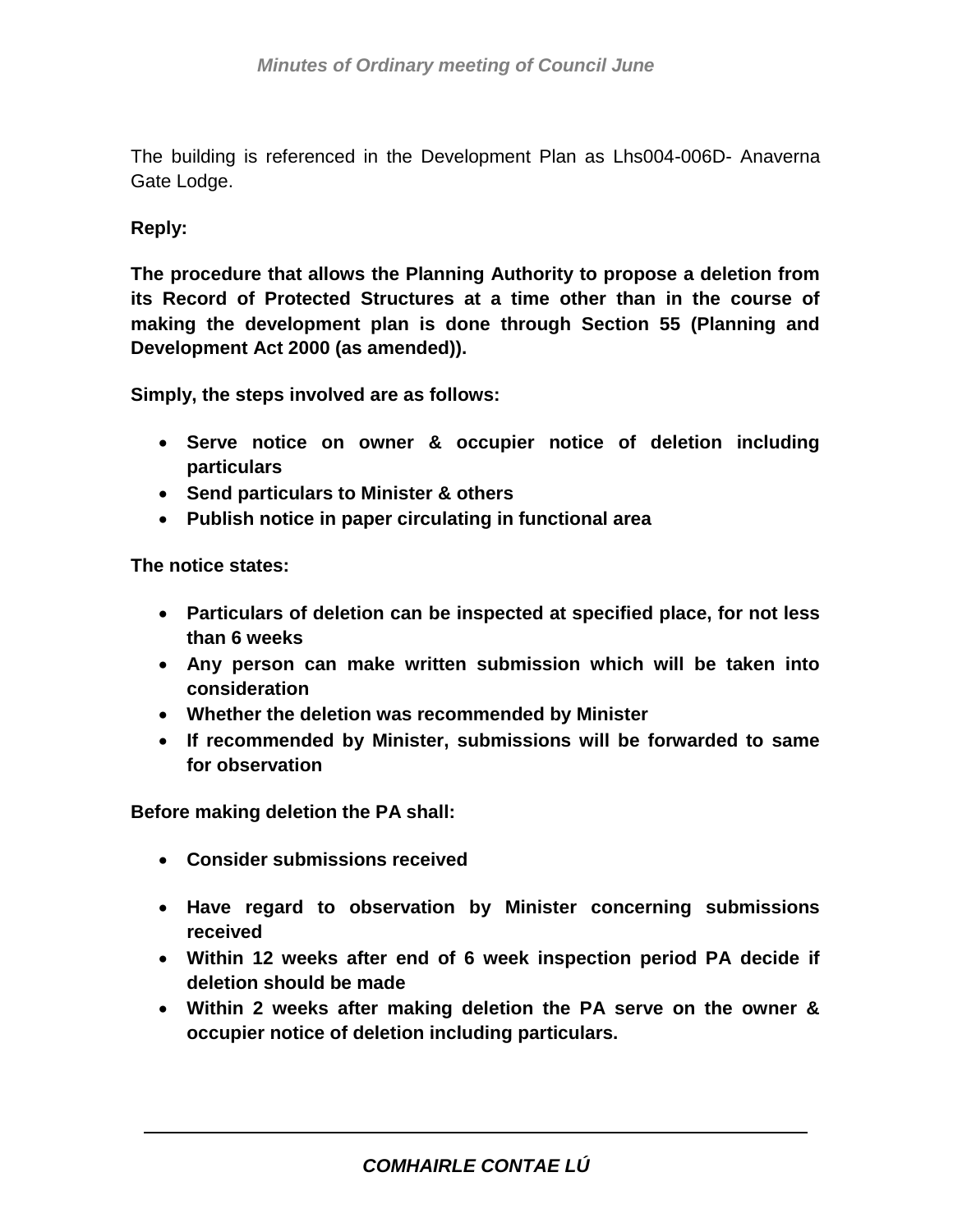**With reference to 'Architectural Heritage Protection: Guidelines for Planning Authorities', the following is noted:**

- **Deletions take place where the PA considers the protection is no longer warranted.**
- **Generally this only takes place when it has lost its special interest value through major accident or where new information has come to light proving that it s protection is not warranted**
- **Or where it is considered that it would be better protected through inclusion in ACA (but only where interior is not of special interest)**

The Chief Executive advised that the protected structures list was approved by the members. If the members wished the process could be commenced or wait until 2020, the next Development Plan.

The members agreed to commence the process by way of a show of hands - all in favour with the exception of Cllr. Markey.

## **Minute No. 127/17**

## **Notice of Motion**

| <b>Proposed by:</b> | CIIr. K. Flood    |
|---------------------|-------------------|
| Seconded by:        | Cllr. E. Corrigan |

In the interest of transparency and following best practice set other councils in the state, Louth County Council will allow the broadcast of public council meetings live on the internet.

## **Reply:**

**In the interest of transparency and following best practice set by other councils in the state, Louth County Council will allow the broadcast of public council meetings live on the internet**

**The Council does not have a budgetary provision in place this year for the implementation of such a proposal. Research can be carried out into the likely cost and consideration given to providing the necessary funding for 2018.**

The Chief Executive advised that this would be referred to the CPG.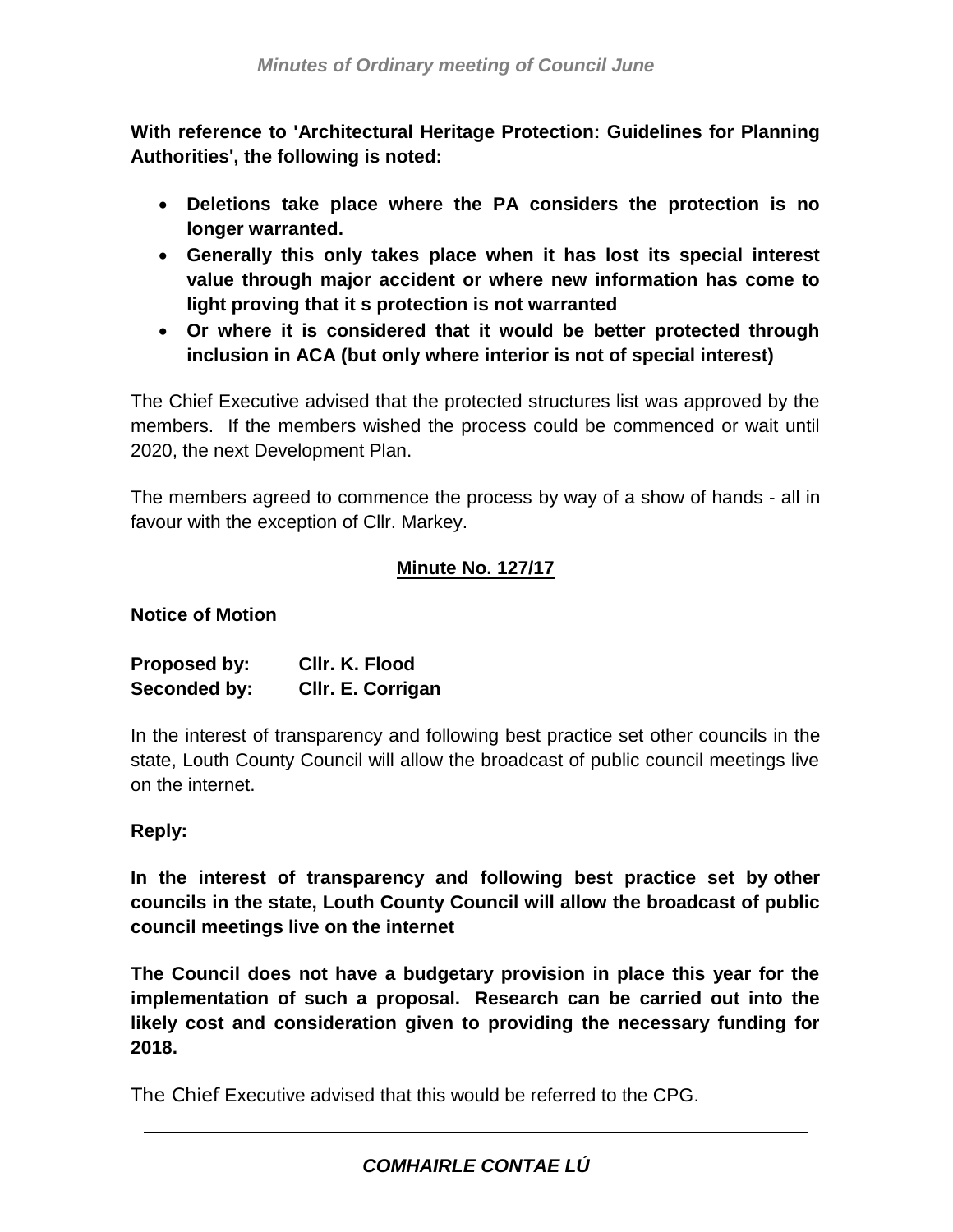# **Minute No.128/17**

### **Notice of Motion**

| <b>Proposed by:</b> | Cllr. O. Tully          |
|---------------------|-------------------------|
| Seconded by:        | <b>CIIr. J. McGahon</b> |

That Louth County Council follow up with litter fines on the owners of shopping trolleys abandoned on streets, in watercourses / rivers or elsewhere in the county.

#### **Reply:**

**Louth County Council actively pursues the owners of abandoned shopping trolleys. The proprietors of supermarkets are liable for these items. Since the 1 st April 2016 Louth County Council has issued 32 fixed penalty notices in respect of abandoned shopping trolleys.**

Cllr. Flood asked that the Litter Wardens liaise with Boyne River Rescue so that the relevant supermarkets can be fined for the dumping of their trolleys.

## **Minute No. 129/17**

**Notice of Motion**

**Proposed by: Cllr. F. Godfrey Seconded by: Cllr. M. Yore**

That Louth County Council implements a scheme of bungalows/smaller dwellings throughout the county for older people who wish to downsize their property. With an aging population and a variety of needs, a scheme like this could contribute positively to care of the elderly as Louth is a designated Age Friendly County.

This could include those eligible for social housing, and also those who would sell their private home to the council in return for being accommodated in a council bungalow which could better suit their needs, and make more efficient use of the existing housing stock.

**Reply:**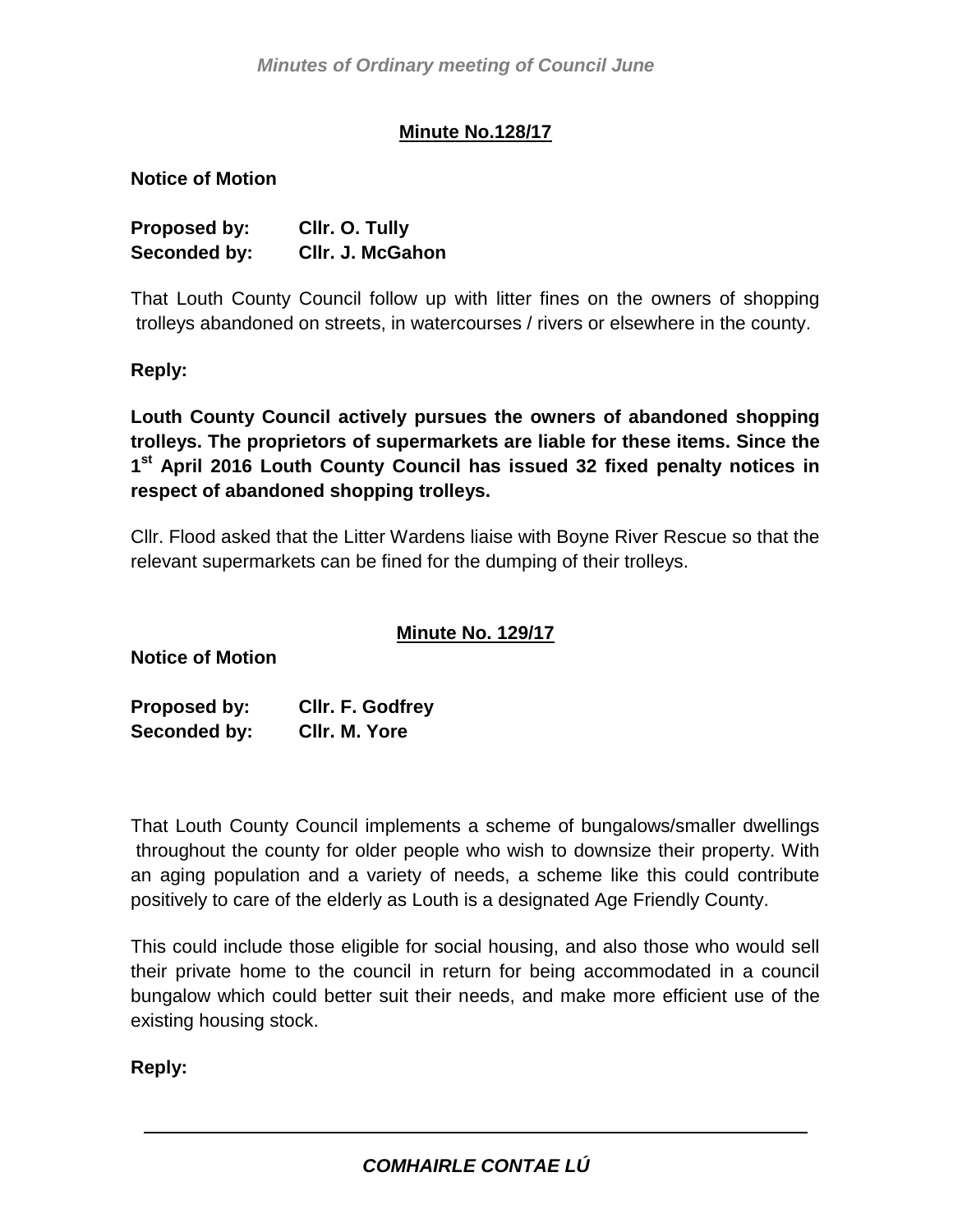"Louth County Council do not operate a downsizing programme for private **property owners"**

## **Minute No.130/17**

### **Item ID 2343 Notice of Motion submitted by P. Smith postponed**

## **Minute No. 131/17**

#### **Notice of Question**

#### **Proposed by: Cllr. M. Dearey**

Could the Chief Executive provide an update to Council on progress to populate the Register of Vacant Sites in County Louth?

#### **REPLY:**

**On 21st December 2016, we provided information on our website about the register and published a 'register' which has to be populated. A housing need has been established in our Settlements having regard to the Housing Strategy, Core Strategy, house prices and rentals in the Area, no. of households on social housing list and the no. of habitable houses for sale/rent (<5% of total stock). The next stage is to compile a preliminary list and map potential sites. It is proposed to focus on Dundalk, Drogheda, Dunleer and Ardee initially.** 

#### **Minute No. 132/17**

#### **Correspondence**

Correspondence as circulated with the Agenda was noted by the members.

#### **Any other Business**

The members were advised that the Valuation Office will make a presentation on the revaluation process after the July meeting.